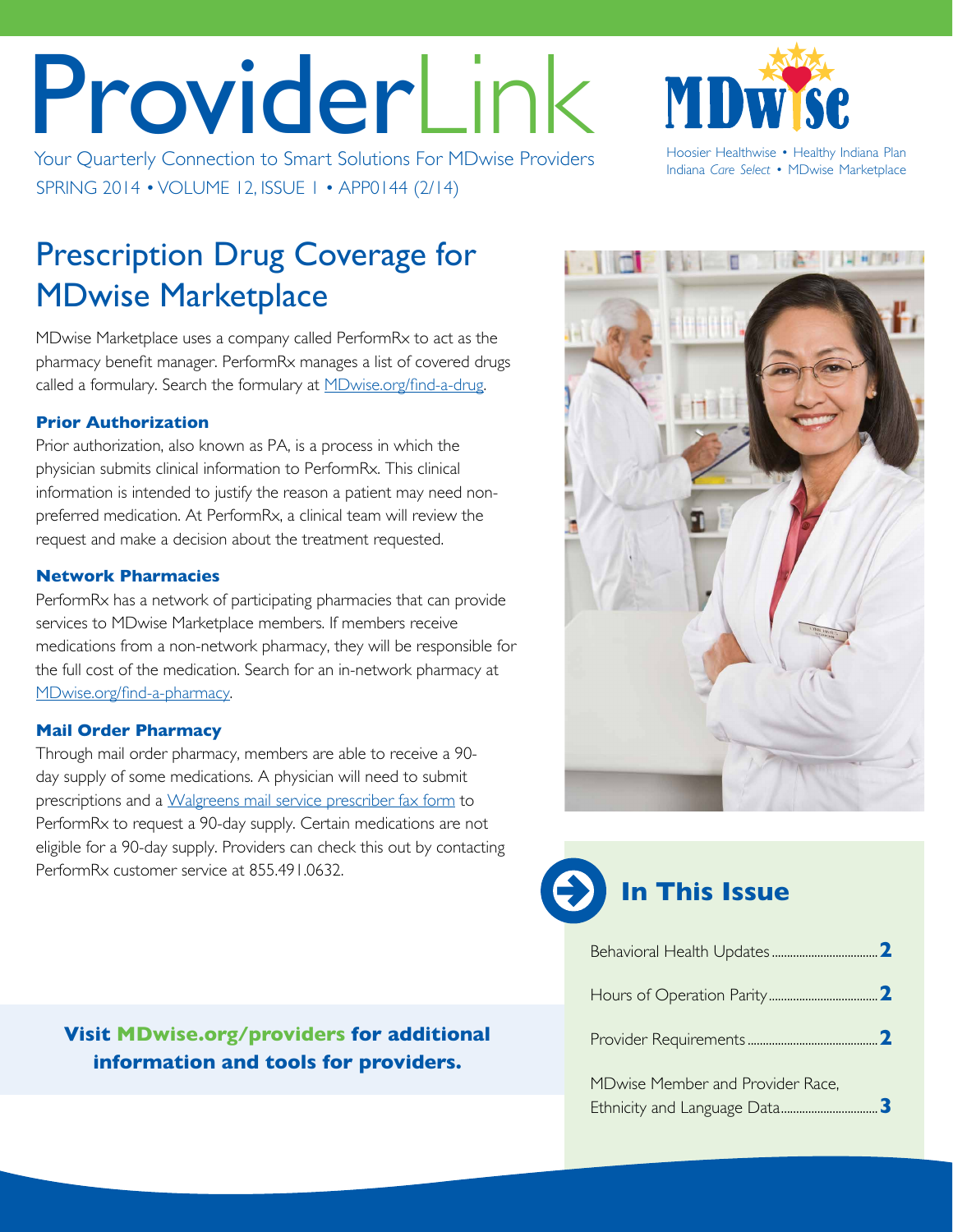#### <span id="page-1-0"></span>**Behavioral Health Updates for All Programs**

The clinical practice guidelines for ADHD, child and adolescent depression and depression in adults have been revised and can be accessed at **[MDwise.org/](http://MDwise.org/behavioralhealth)** [behavioralhealth](http://MDwise.org/behavioralhealth).

#### **Attention Hoosier Healthwise, Healthy Indiana Plan (HIP) and MDwise Marketplace Behavioral Health Providers**

As of February 1, 2014, MDwise will no longer require prior authorization (PA) for outpatient behavioral health services for Hoosier Healthwise, HIP and MDwise Marketplace.

- $\checkmark$  Individual therapy: 90832, 90834, 90837
- $\checkmark$  Family therapy: 90846, 90847, 90849
- $\checkmark$  Group therapy: 90853

Psychological testing, intensive outpatient therapy, partial hospitalization, electroconvulsive therapy (ECT), transcranial magnetic stimulation (TMS) therapy, vagus nerve stimulation and inpatient services still require prior authorization.

There are no changes to the prior authorization process.

Out-of-network providers are required to obtain prior authorization for all services.



## Hours of Operation Parity for Hoosier Healthwise, HIP and *Care Select*

MDwise requires the hours of operation that practitioners offer to Medicaid members to be no less than those offered to commercial members.

Medicaid law requires the organization to ensure that network practitioners offer hours of operation that are no less, in number or scope, than the hours of operation offered to non-Medicaid members. If the provider serves only Medicaid recipients, hours offered to Medicaid



managed care enrollees must be comparable to those for Medicaid fee-for-service members.

NCQA reviews MDwise's (e.g., practitioner contract templates, practitioner manual, practitioner newsletters) for language that the practitioner's hours of operation are not less for Medicaid patients than for non-Medicaid patients.

## Provider Requirements for Hoosier Healthwise, HIP and *Care Select*



MDwise primary medical providers (PMPs) must provide or arrange for coverage of services 24 hours a day, seven days a week. They must offer members direct contact with their

PMP or the PMP's qualified clinical staff person, through a toll-free telephone number, 24 hours a day, seven days a week.

Each PMP must be available to see members at least three days per week for a minimum of 20 hours per week.

For life-threatening situations, the PMP must provide appropriate direction to the member to contact 911 or the nearest emergency department. The PMP must provide live-voice coverage after normal business hours. After-hour coverage for the PMP may include an answering service or a shared call system with other providers.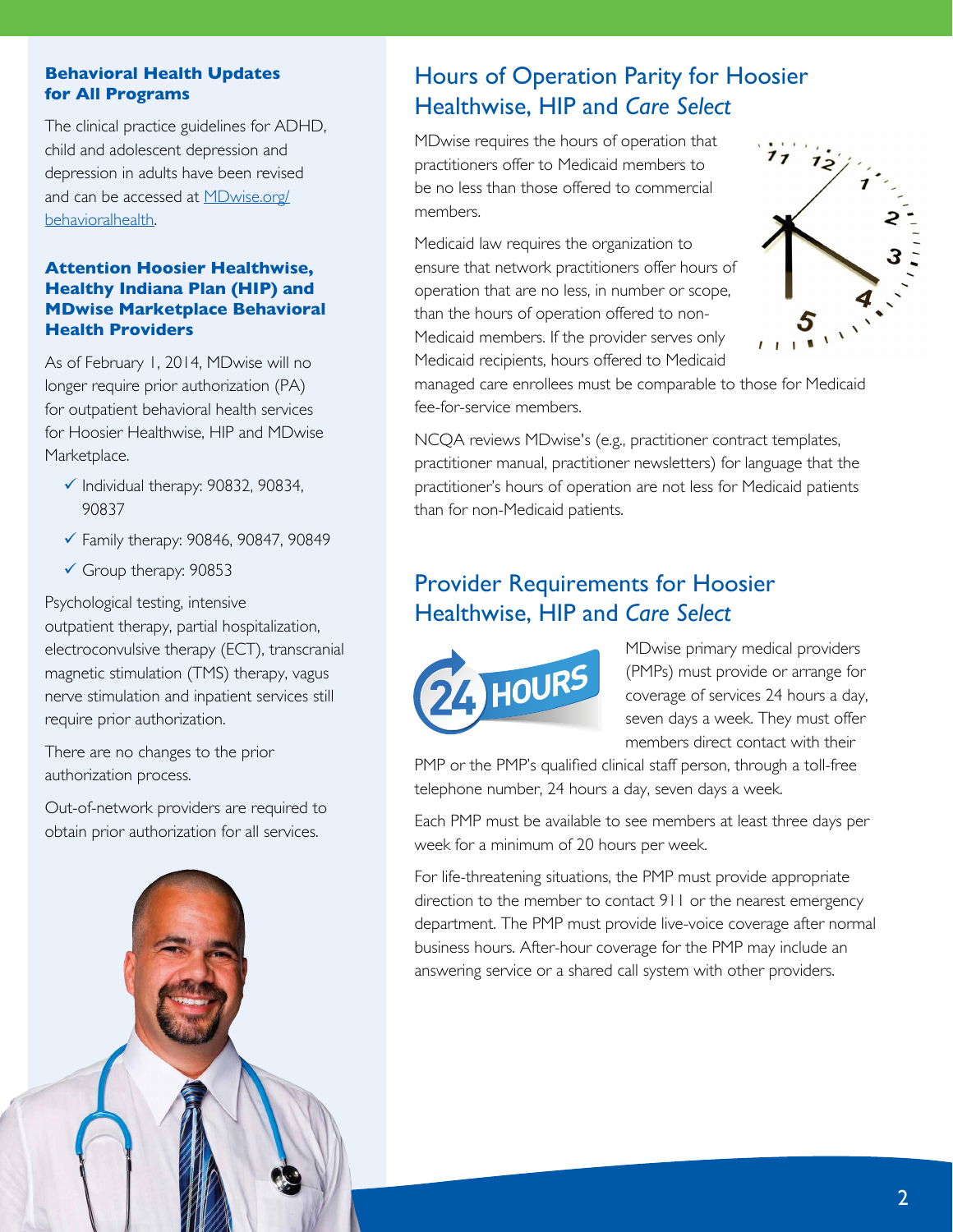## <span id="page-2-0"></span>MDwise Member and Provider Race, Ethnicity and Language Data

#### **Membership Data**

MDwise reviews member demographics in order to better understand the language and cultural needs of MDwise members. It is important to share this information with the MDwise provider network.

MDwise obtains member language data in two ways. Data comes to us on an enrollment file sent by the State and data is directly collected by MDwise customer service during the health risk screening process for new enrollees. We are collecting language information on 13.35 percent of our Hoosier Healthwise membership and 42.53 percent of our Healthy Indiana Plan (HIP) membership. English is not specified on the State enrollment file. Spanish is the only language that is indicated. The top languages, other than English, for Hoosier Healthwise and HIP members are:

- $\checkmark$  Spanish
- $\checkmark$  Burmese
- $\checkmark$  Arabic
- $\checkmark$  Chin
- $\checkmark$  French
- $\checkmark$  Vietnamese (HIP)

Other languages were reported, although they were reported by 12 members or less.

We have also compiled race and ethnicity data on current members from the State enrollment file and from data that is collected through the health risk screening process. We have collected data about race/ethnicity for over 99 percent of our Hoosier Healthwise and HIP membership. Here are the results:



| Race/Ethnicity               | <b>Hoosier Healthwise Members</b> | Healthy Indiana Plan Members |
|------------------------------|-----------------------------------|------------------------------|
| Caucasian/White Non-Hispanic | 58%                               | 77%                          |
| Black/Black Non-Hispanic     | 25%                               | 12%                          |
| Hispanic                     | 14%                               | 4%                           |
| Asian or Pacific Islander    | $1\%$                             | 2%                           |
| American Indian              | 0.07%                             | 0.19%                        |
| Other                        | 1.5%                              | 3%                           |
|                              |                                   |                              |

#### **Provider Data**

It is important that we collect race, ethnicity and language information on physicians in the MDwise network as well. Our rate of collection is very low. Only 10 percent of Hoosier Healthwise and 13 percent of HIP primary medical providers (PMPs) report race/ethnicity information. Only 10 percent of Hoosier Healthwise/HIP specialists report race/ethnicity information. Behavioral health providers in the MDwise network on the other hand, report this important information 99 percent of the time.

*continued on page 4*